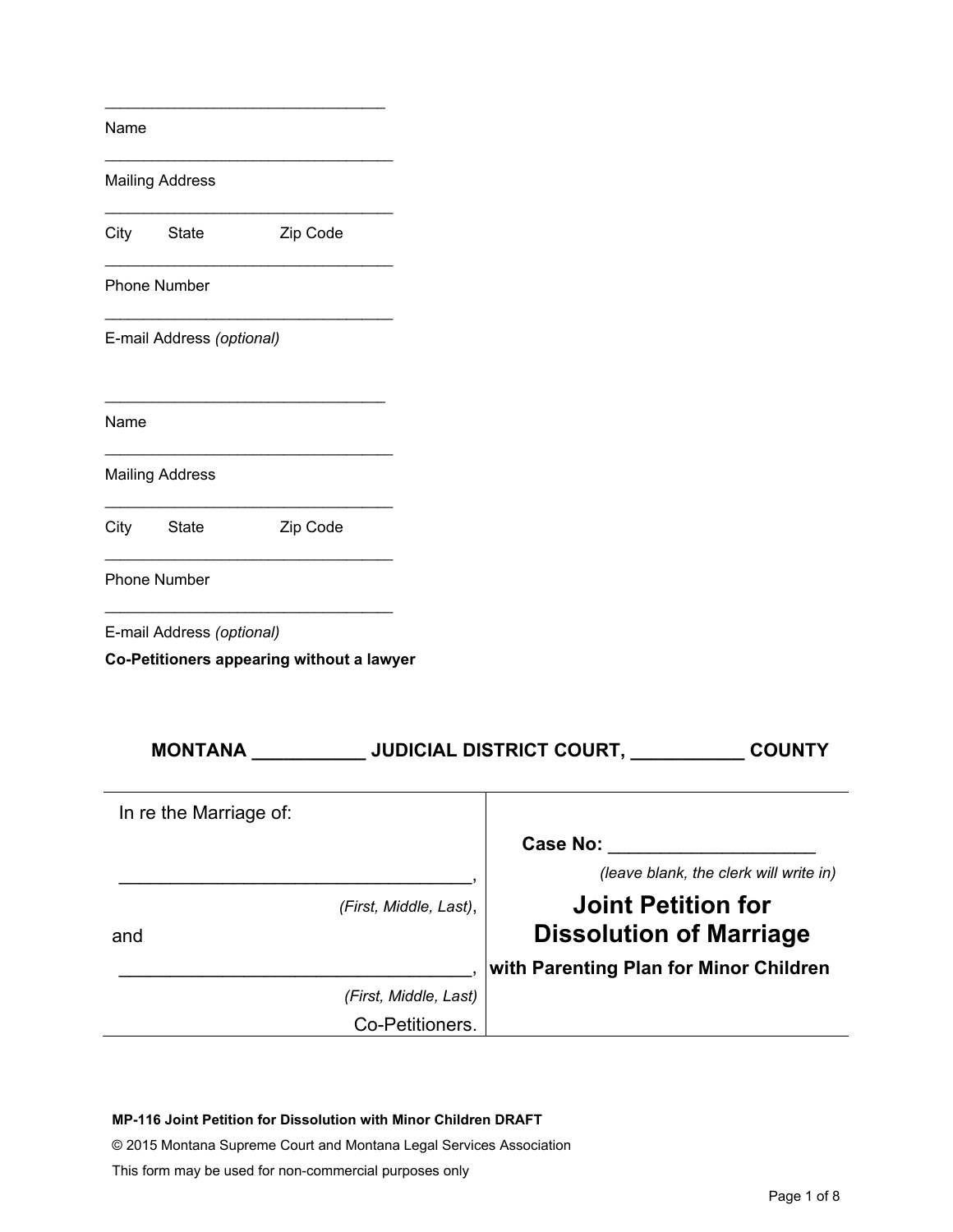### **1. Jurisdiction.**

- a. Either spouse meets the residency requirements in §40-4-104, M.C.A. For 90 days before filing this case, either spouse lived or was stationed in Montana.
- b. Our marriage is irretrievably broken because there is serious marital discord which adversely affects the attitude of one of both parties toward the marriage, and there is no reasonable prospect of reconciliation or we lived separate and apart for at least 180 days before this case was filed.
- c. The Montana Conciliation Law (beginning at §40-3-101, M.C.A.) does not apply in this case.

| 2. FIISL CO- FEULIONEL INIOHIIALION.<br>Name First: _______________________ Middle:________ Last:_______________________ |  |              |
|--------------------------------------------------------------------------------------------------------------------------|--|--------------|
|                                                                                                                          |  |              |
|                                                                                                                          |  |              |
|                                                                                                                          |  |              |
|                                                                                                                          |  |              |
|                                                                                                                          |  |              |
| Year of Birth: _____ Age: _____ Occupation: _________________                                                            |  |              |
| How long has first co-petitioner lived in this county? _______________                                                   |  |              |
| How long has first co-petitioner lived in Montana? ________________                                                      |  |              |
| 3. Second Co-Petitioner information:                                                                                     |  |              |
| Name First: ______________________ Middle:________ Last:________________________                                         |  |              |
|                                                                                                                          |  |              |
|                                                                                                                          |  |              |
|                                                                                                                          |  |              |
|                                                                                                                          |  |              |
|                                                                                                                          |  |              |
| Year of Birth: _____ Age: _____ Occupation: __________________                                                           |  |              |
| How long has second co-petitioner lived in this county? ________________                                                 |  |              |
| How long second co-petitioner lived in Montana? __________________                                                       |  |              |
| 4. Your marriage. Choose one.                                                                                            |  |              |
| $\Box$ We were married on (date)                                                                                         |  | We filed our |
| MP-116 Joint Petition for Dissolution with Minor Children DRAFT                                                          |  |              |
| © 2015 Montana Supreme Court and Montana Legal Services Association                                                      |  |              |
| This form may be used for non-commercial purposes only                                                                   |  |              |

### **2. First Co- Petitioner Information:**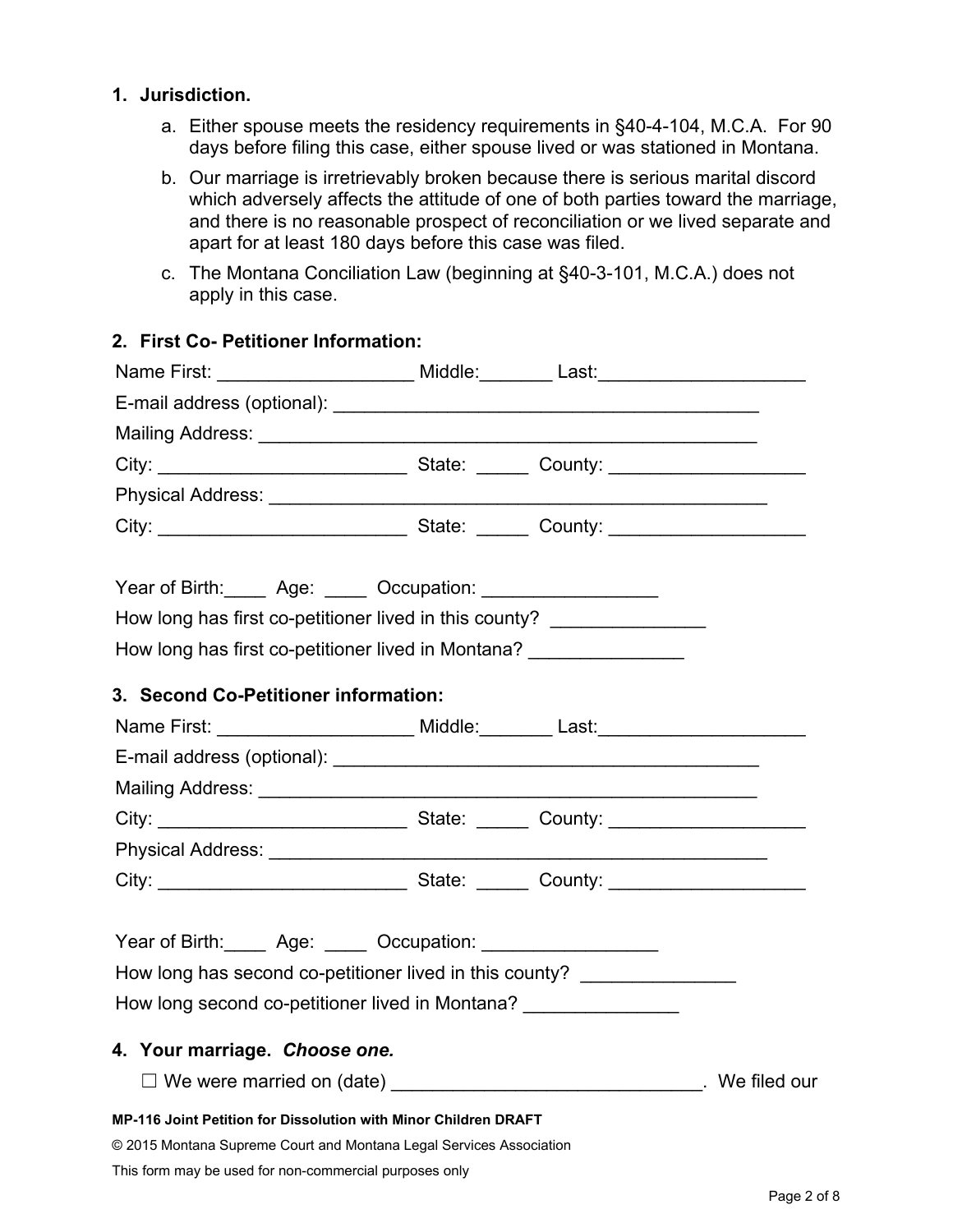| marriage license in | County, State of |  |
|---------------------|------------------|--|
|---------------------|------------------|--|

### **OR**

 $\Box$  We were married at common law as of (date)  $\Box$ 

We assumed a marital relationship by mutual consent and agreement. We confirmed our marriage by living together and by public knowledge.

# **OR**

| $\Box$ We filed a declaration of marriage on (date) |  |
|-----------------------------------------------------|--|
| County, State of                                    |  |

# **5. Separation.** *Choose one.*

☐ We physically separated on (*date)* \_\_\_\_\_\_\_\_\_\_\_\_\_\_\_\_\_\_\_\_\_\_\_\_\_\_\_\_\_\_.

# **OR**

 $\Box$  We have not yet physically separated.

# **6. Pregnancy.** *Choose one.*

 $\Box$  The wife is not pregnant.

# **OR**

 $\Box$  The wife is pregnant and the husband is the father.

# **OR**

 $\Box$  The wife is pregnant and is unsure who the father is.

# **OR**

 $\Box$  The wife is pregnant and the husband is not the father.

**Notice:** A parenting plan must be filed after the child is born if the wife is pregnant and the husband is the father or the father is not known.

# **7. All minor children of the marriage, including those born to or adopted by both parties.**

| Name | Age | <b>Birth Year</b> | Minor primarily lives with: |                                                                  |
|------|-----|-------------------|-----------------------------|------------------------------------------------------------------|
|      |     |                   |                             | $\Box$ Mother $\Box$ Father $\Box$ Both $\Box$ Other             |
|      |     |                   |                             | $\Box$ Mother $\Box$ Father $\Box$ Both $\Box$ Other             |
|      |     |                   |                             | $\Box$ Mother $\Box$ Father $\Box$ Both $\Box$ Other             |
|      |     |                   |                             | $\Box$ Mother $\quad \Box$ Father $\quad \Box$ Both $\Box$ Other |

#### **MP-116 Joint Petition for Dissolution with Minor Children DRAFT**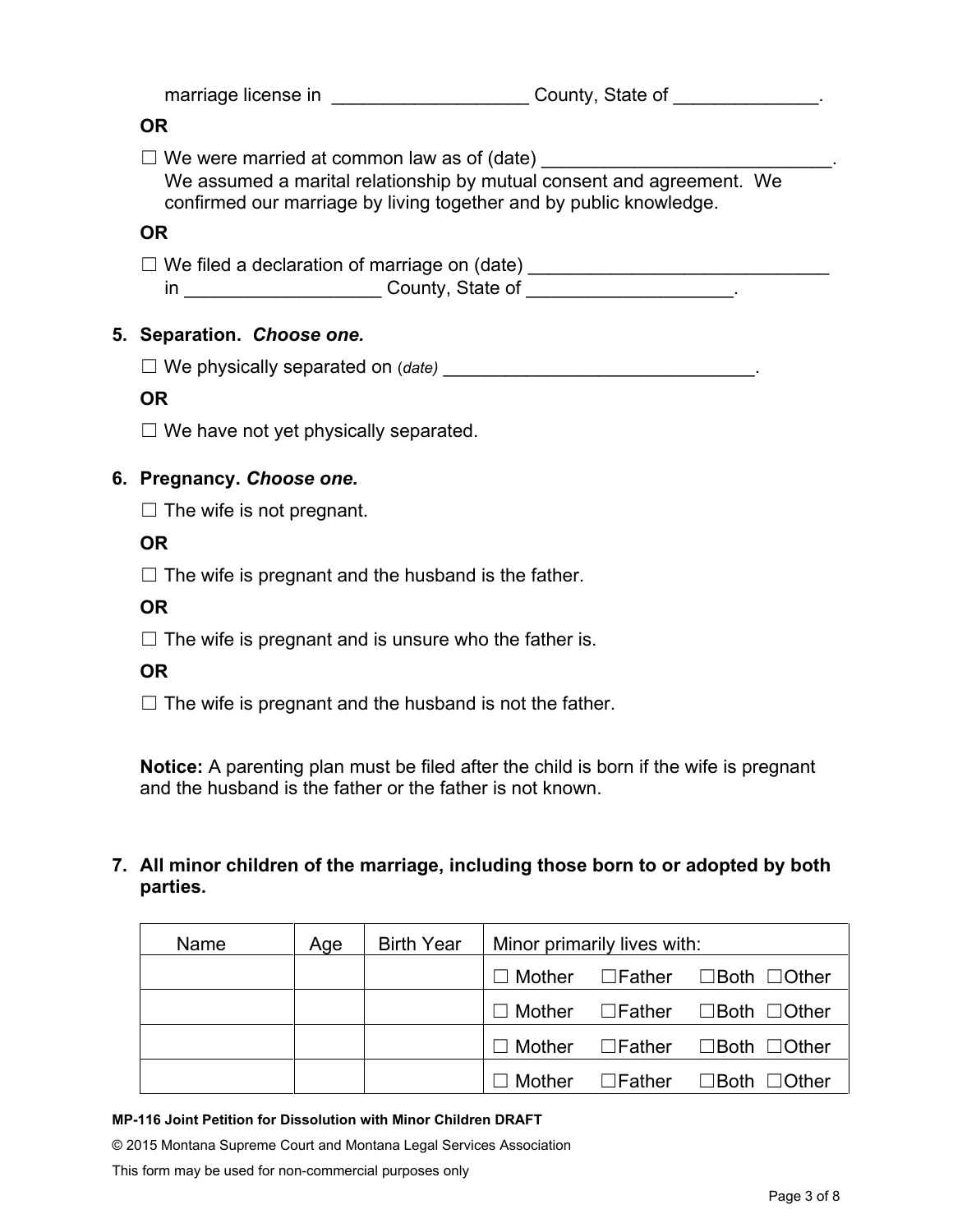|--|

☐ We have more minor children. *(Fill out MP-113-B and paper clip it to this document)*

# **8. Child(ren) residence(s).**

State law requires this information. You can find this law at § 40-7-110, M.C.A. Start with the children's current address. Give the information for the past 5 years. If you don't know the individual's current address, write "not known" next to their name.

| Children's<br><b>Names</b> | <b>Address</b> | <b>Starting</b><br>MM/YY | Ending<br>MM/YY        | List all people living at this<br>location, their relationship<br>with child, and current<br>address |
|----------------------------|----------------|--------------------------|------------------------|------------------------------------------------------------------------------------------------------|
|                            |                |                          | Still<br>lives<br>here |                                                                                                      |
|                            |                |                          |                        |                                                                                                      |
|                            |                |                          |                        |                                                                                                      |

☐ There are more residences. *(Fill out and paper clip Form MP-113-C to this document)*

### **9. Jurisdiction of the children.** *Choose the most accurate description.*

 $\Box$  Our child(ren) lived in Montana for at least 6 consecutive months immediately before this case was filed. This makes Montana our child(ren)'s home state. If a child(ren) is less than six months old, the child(ren) lived in Montana since birth.

### **OR**

 $\Box$  Montana was the home state of the child(ren) within six months of this case being filed, and one parent continues to reside in Montana.

# **OR**

 $\Box$  The child(ren) and one parent have significant connections with Montana and substantial evidence about them is in Montana.

### **OR**

 $\Box$  The child(ren) are physically present in Montana and have been abandoned, the child(ren) are with a caretaker relative who was given custody, or an emergency exists requiring the child(ren)'s protection.

#### **MP-116 Joint Petition for Dissolution with Minor Children DRAFT**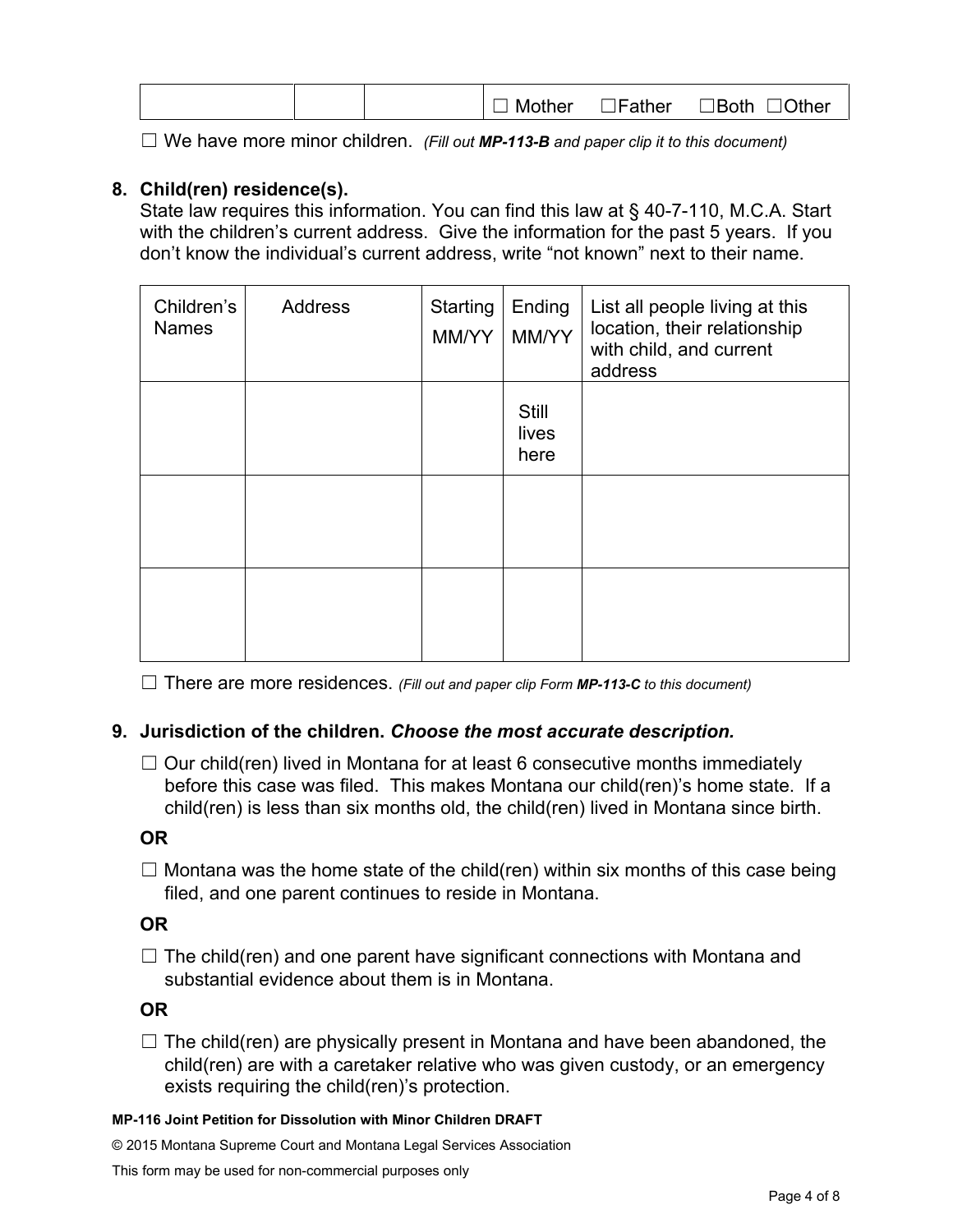**OR**

 $\Box$  No other state has jurisdiction over the child(ren) or the other state has declined jurisdiction over the children.

# **10.Other Court Cases.** *Choose One.*

State law requires this information. You can find this law at § 40-7-110, M.C.A.

 $\Box$  We don't know of any other court case that could affect this one.

# **OR**

 $\Box$  There are other court cases that could affect this one. Here is the list:

The first court case is:

|  | $\Box$ Order of Protection $\Box$ Criminal case $\Box$ Adoption $\Box$ Guardianship |  |  |  |
|--|-------------------------------------------------------------------------------------|--|--|--|
|--|-------------------------------------------------------------------------------------|--|--|--|

☐ Child and Family Services ☐ Other: *(describe)*

| Court: | Case No:                                                             |  |
|--------|----------------------------------------------------------------------|--|
|        | $\Box$ I participated as a $\Box$ party $\Box$ witness $\Box$ other: |  |

 $\Box$  I didn't participate.

The second court case is:

| $\Box$ Order of Protection $\Box$ Criminal case $\Box$ Adoption $\Box$ Guardianship                                                                                                                                                       |  |  |  |  |  |  |
|-------------------------------------------------------------------------------------------------------------------------------------------------------------------------------------------------------------------------------------------|--|--|--|--|--|--|
| $\Box$ Child and Family Services $\Box$ Other: (describe)                                                                                                                                                                                 |  |  |  |  |  |  |
| Court: with the country of the country of the country of the country of the country of the country of the country of the country of the country of the country of the country of the country of the country of the country of<br>Case No: |  |  |  |  |  |  |
| $\Box$ I participated as a $\Box$ party $\Box$ witness $\Box$ other:                                                                                                                                                                      |  |  |  |  |  |  |

 $\Box$  I didn't participate.

☐ There are more court cases. *(Fill out and paper clip Form MP-113-E to this document)*

# **11.Other people.** *Choose one:*

 $\Box$  We don't know of any other person who has physical custody or claims to have physical custody or to have visitation rights with a child listed in this petition.

**OR**

 $\Box$  Here is a list of people who have physical custody or claim to have physical custody or visitation rights with a child listed in this petition:

| <b>Name</b> | Address | Child's name | <b>Description</b>   |
|-------------|---------|--------------|----------------------|
|             |         |              | Has physical custody |

#### **MP-116 Joint Petition for Dissolution with Minor Children DRAFT**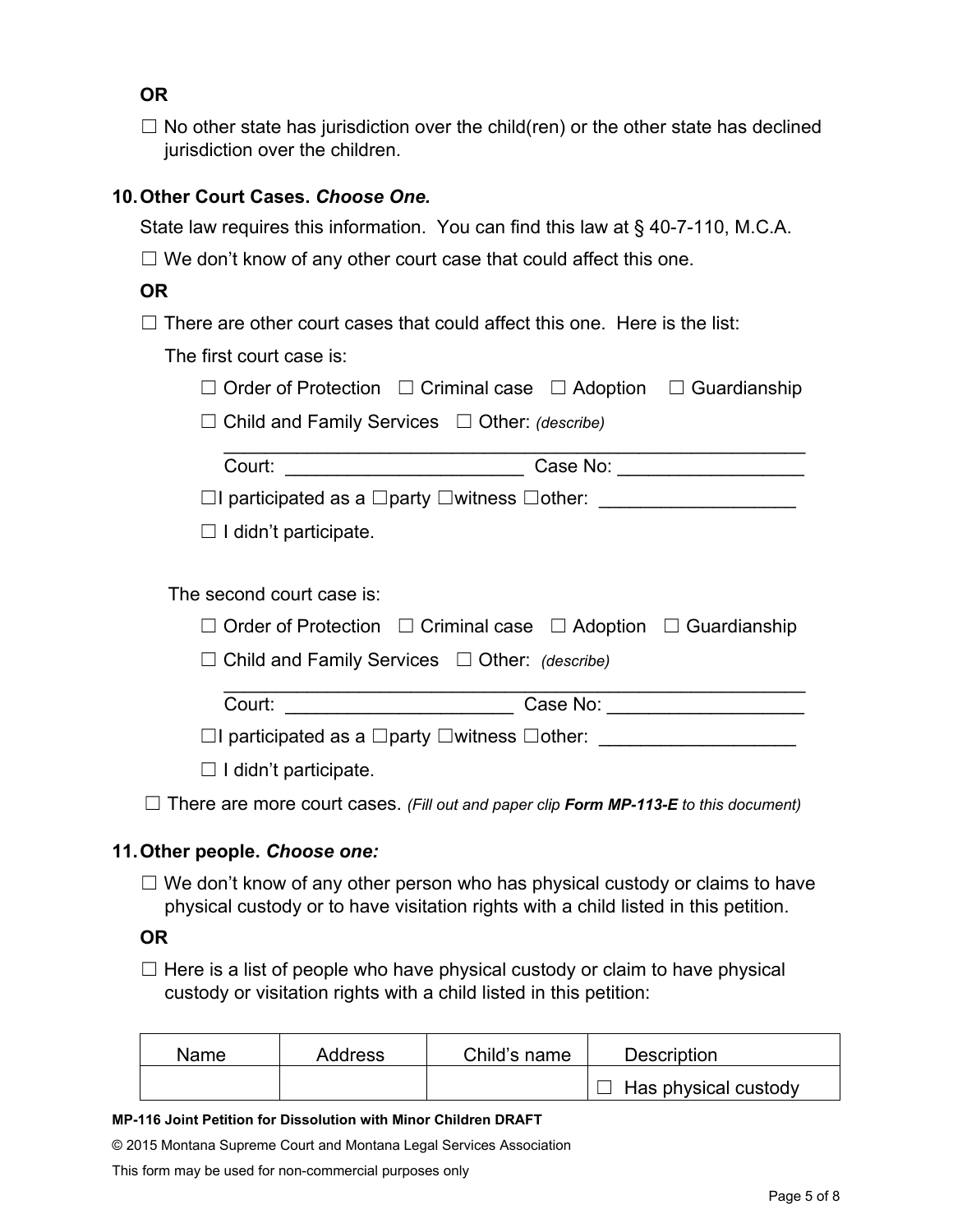|  | Claims physical custody         |
|--|---------------------------------|
|  |                                 |
|  | <b>Claims visitation rights</b> |
|  | Has physical custody            |
|  | Claims physical custody         |
|  | Claims visitation rights        |
|  | Has physical custody            |
|  | Claims physical custody         |
|  | <b>Claims visitation rights</b> |

☐ We understand we must give notice of this case to anyone on this list. *(Fill out and paper clip a copy of Form MP-113-D to this document for each person on this list. Send Form MP-407 to everyone listed.)*

### **12.Parenting Plan.**

It is in the best interest of our child(ren) that this court adopt our joint proposed parenting plan. This is a document that we filed separately. Our proposed parenting plan includes parenting time, child support, and medical support.

**NOTICE:** State law requires that a child support calculation using the Montana guidelines be filed with this court. We can find this law at §40-4-204, M.C.A.

### **13.Preliminary Disclosure.** *Choose one:*

☐ We gave each other a description of our income and expenses by using **Form MP-510** before we filed this petition.

### **OR**

☐Within 60 days of filing this case we will give each other a description of our income and expenses by using **Form MP-510**.

### **14. Property Distribution.** *Choose one***.**

We have marital property, including personal property, real property, other assets, liabilities, and/or debts that need to be distributed as we agree or by the court.

☐ We ask the court to distribute our marital property as described in **Form MP-500** Financial Disclosure and Proposed Property Distribution. We filed this document separately.

### **OR**

☐ We entered into an agreement prior to getting married. *(Write MP-113-A on a copy of the prenuptial agreement and paper clip it to this document.)*

#### **15. Former Name. Choose one.**

#### **MP-116 Joint Petition for Dissolution with Minor Children DRAFT**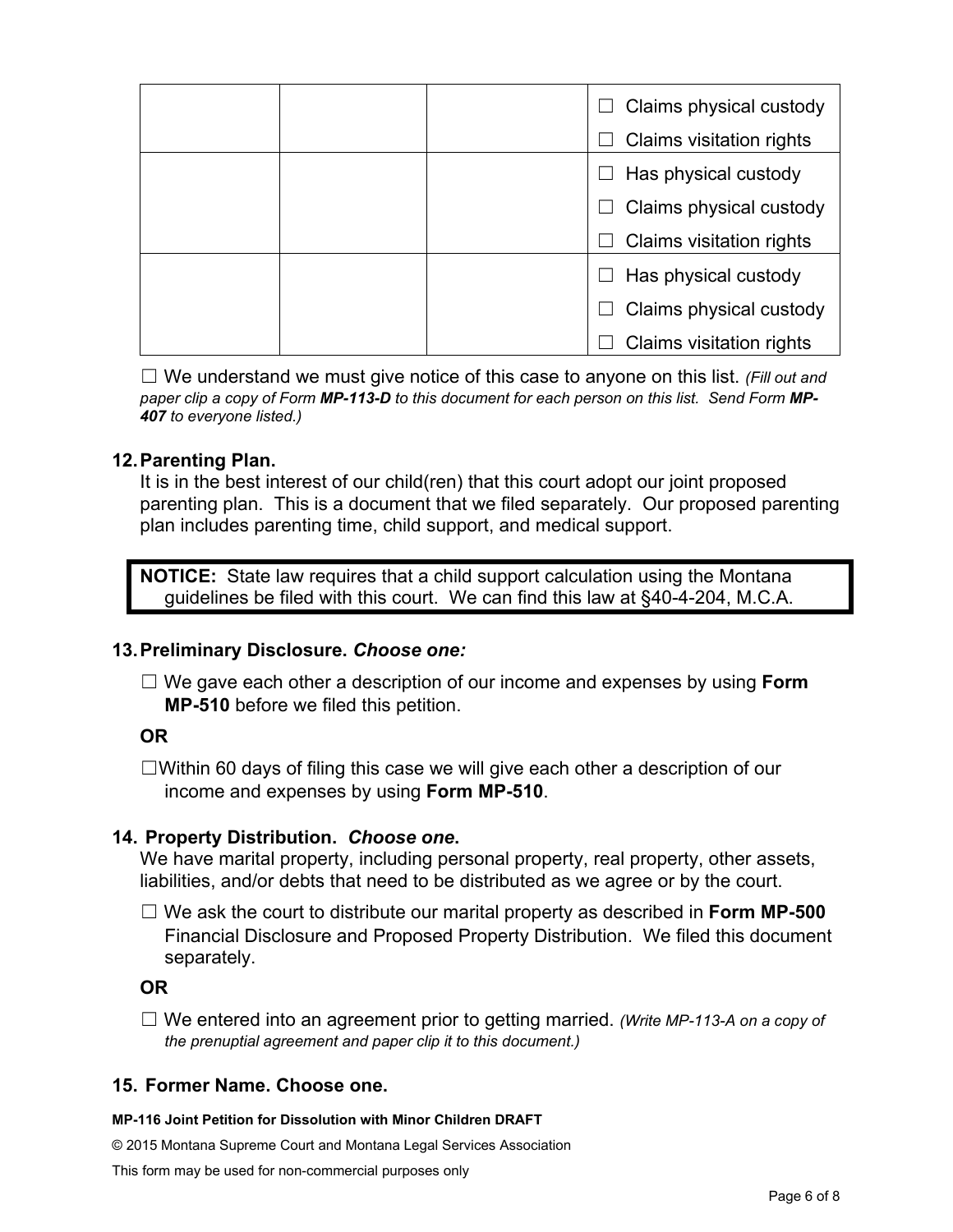$\Box$  First Co-Petitioner is asking that their name be restored to their previous name:

### **OR**

 $\Box$  First Co-Petitioner wants to keep their current name.

# **AND**

 $\Box$  Second Co-Petitioner is asking that their name be restored to their previous name: \_\_\_\_\_\_\_\_\_\_\_\_\_\_\_\_.

### **OR**

 $\Box$  Second Co-Petitioner wants to keep their current name.

### **16. Maintenance.** *Choose One.*

\_\_\_\_\_\_\_\_\_\_\_\_\_\_\_\_.

 $\Box$  We are not requesting maintenance.

### **OR**

□ We agree Second Co-Petitioner pay First Co-Petitioner \$ per month until *(date)* for maintenance. The payment must be made on the of each month directly to First Co-Petitioner.

### **OR**

□ We agree First Co-Petitioner pay Second Co-Petitioner \$ per month until *(date)* for maintenance. The payment must be made on the of each month directly to Second Co-Petitioner.

We are requesting maintenance because  $\Box$  First Co-Petitioner  $\Box$  Second Co-Petitioner lacks sufficient property to support themselves and they are unable to gain employment sufficient to support themselves or they need to care for a child with special needs.

\_\_\_\_\_\_\_\_\_\_\_\_\_\_\_\_\_\_\_\_\_\_\_\_\_\_\_\_\_\_\_\_\_\_\_\_\_\_\_\_\_\_\_\_\_\_\_\_\_\_\_\_\_\_\_\_\_\_\_\_\_\_\_\_\_\_\_

\_\_\_\_\_\_\_\_\_\_\_\_\_\_\_\_\_\_\_\_\_\_\_\_\_\_\_\_\_\_\_\_\_\_\_\_\_\_\_\_\_\_\_\_\_\_\_\_\_\_\_\_\_\_\_\_\_\_\_\_\_\_\_\_\_\_\_

\_\_\_\_\_\_\_\_\_\_\_\_\_\_\_\_\_\_\_\_\_\_\_\_\_\_\_\_\_\_\_\_\_\_\_\_\_\_\_\_\_\_\_\_\_\_\_\_\_\_\_\_\_\_\_\_\_\_\_\_\_\_\_\_\_\_\_

\_\_\_\_\_\_\_\_\_\_\_\_\_\_\_\_\_\_\_\_\_\_\_\_\_\_\_\_\_\_\_\_\_\_\_\_\_\_\_\_\_\_\_\_\_\_\_\_\_\_\_\_\_\_\_\_\_\_\_\_\_\_\_\_\_\_\_

### **17.Other:**

### **We ask the court to take the following action:**

#### **MP-116 Joint Petition for Dissolution with Minor Children DRAFT**